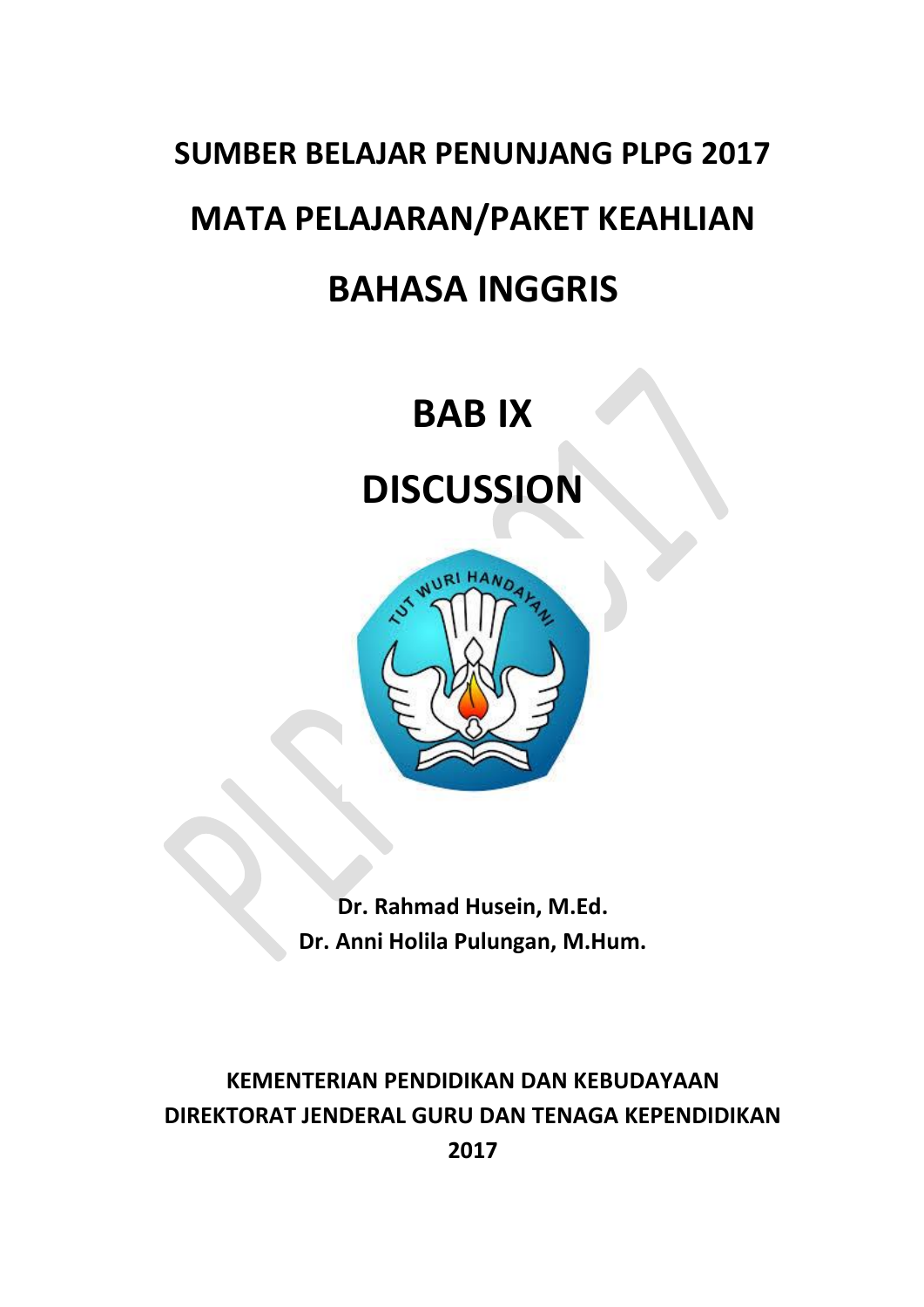### **CHAPTER 9**

#### **DISCUSSION**

#### **9.1 Gambaran Umum Teks Tertulis Fungsional Berbentuk Discussion**

- **KI:** Menguasai materi, struktur, konsep, dan pola pikir keilmuan yang mendukung mata pelajaran yang diampu.
- **KD:** Menguasai bahasa Inggris lisan dan tulisan, reseptif dan produktif dalam segala aspek komunikatifnya (linguistik, wacana, sosiolinguistik dan strategis)

**Discussion is** a text which presents a problematic discourse. This problem will be discussed from different points of view. It presents **pro and contra** opinion on certain issue. The purpose of a discussion text is to present arguments and information from differing viewpoints. Discussion texts are usually written in the present tense. Discussion is a process to find the meet point between two different ideas. It is important to to get the understanding between the two differences. In many social activities, discussion is the effective way to calm down any friction and difference in thought, perception and recommendation.

This example of discussion text present the two poles, between the advantage and disadvantage of using nuclear plant to fulfill the energy needed. It is a case which needs to be talked and discussed from two points.

#### **Points to check**

- Have you been fair to both sides?
- Have you supported your views with reasons and evidence?
- In your conclusion, have you given a reason for what you have decided?

#### . **Generic Structure**

**Issue:** contains of statement and preview about something.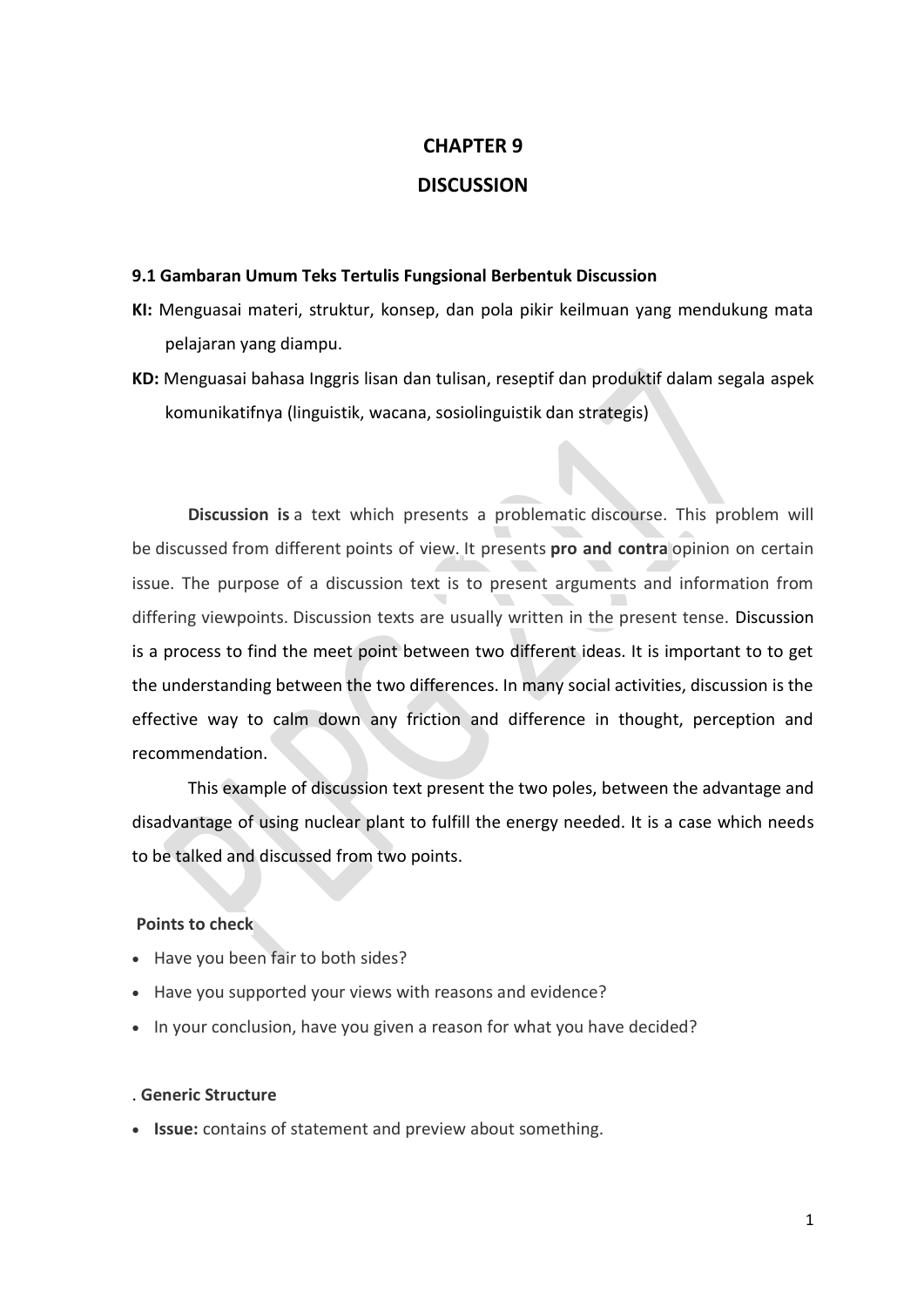- **Arguments for/Supporting arguments:** after stating the issue, it is necessary to present the argument to support that one point is agreeing.
- **Arguments against:** beside the supporting argument, discussion text needs the arguments which disagree to the stated issue.
- **Recommendation/conclusion:** It is used to tell how to solve issue by concerning the arguments for and against

#### **Language Features**

Introducing category or generic participant.

- Relating verb/to be: is, am, are, etc.
- Using thinking verb: feel, hope, believe, etc.
- Using additive, contrastive, and causal connection: similarly, on the hand, however, etc.
- Using modalities: must, should, could, may, etc.
- Using adverbial of manner: deliberately, hopefully, etc.
- Conjunction/transition: although, even, if, etc

#### **Example of Discussion Text**

Now read this example of discussion text!

#### **The Advantages and the Disadvantages of Nuclear Energy**

#### **Issue:**

Nuclear energy is commonly offered as an alternative to overcome the crisis of energy. The debate of whether the use of nuclear energy is an appropriate choice has not come to an end. Some people agree with the utilization of it because of its benefits. Some others, however, disagree because of its risks to the environment.

#### **Argument 'pro':**

Those who agree with the operation of nuclear reactors usually argue that nuclear energy is the only feasible choice to answer the ever-increasing energy needs. In their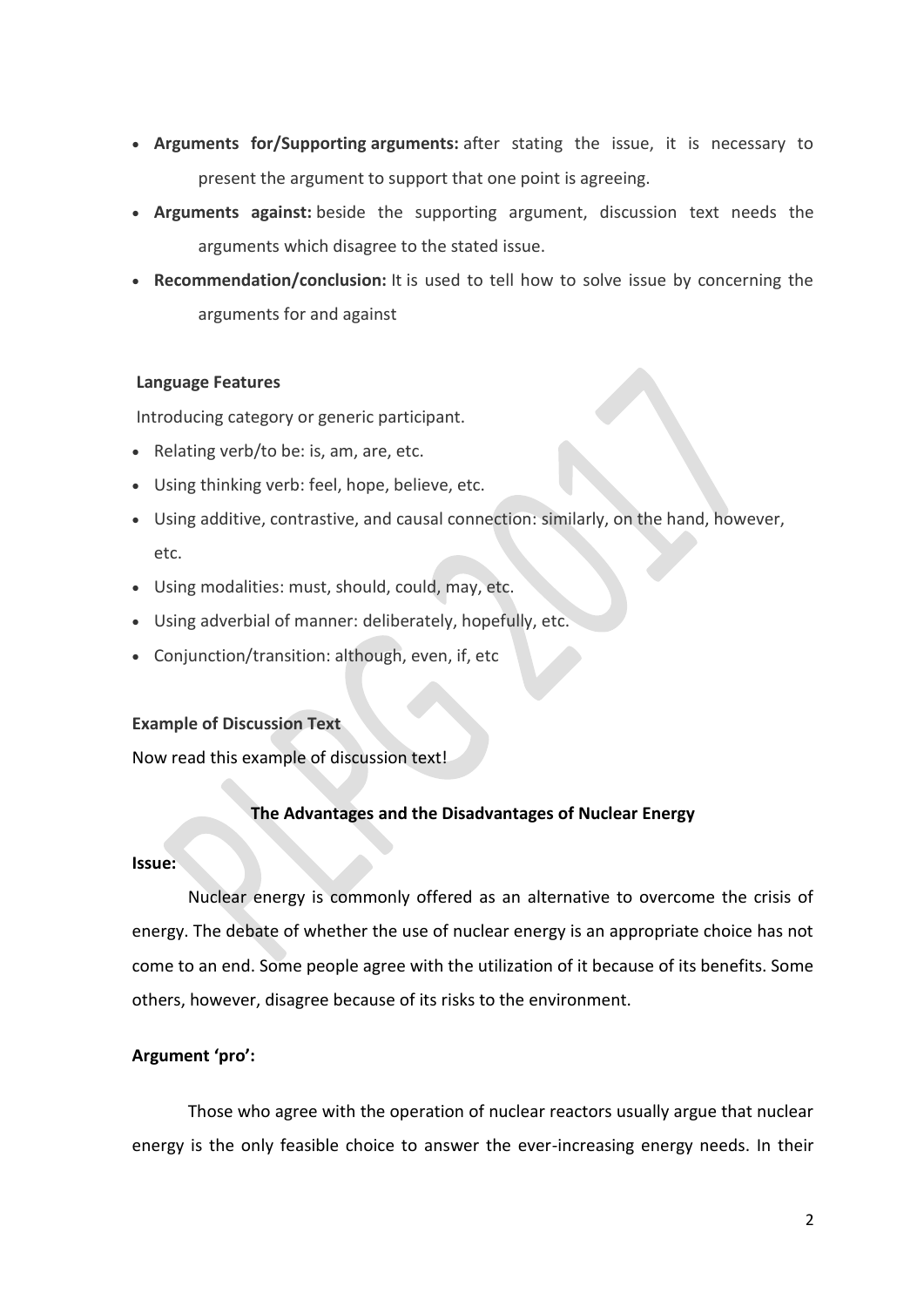opinion, the other sources of energy: oil, coal, and liquid natural gas are not renewable and safe, while nuclear energy can be sustainable when produced in a safe way.

#### **Argument "contra":**

However, people who disagree with the use of nuclear energy point out that the waste of nuclear products can completely destroy the environment and human lives. A meltdown in a reactor, for example, usually results in the contamination of the surrounding soil and water. Take for example, the blow up of the nuclear reactor at the Chernobyl Nuclear Power Station in Russia twenty years ago. The serious contamination imperiled people and the environment severely.

#### **Conclusion:**

It is obvious that nuclear energy should be avoided because it really endangers the environment but what about a less polluted energy instead of nuclear energy? Is there any alternative energy to overcome the crisis of energy?

#### **9.2 Informasi Rinci Tersurat Teks Tertulis Fungsional Berbentuk Discussion**

- **KI:** Menguasai materi, struktur, konsep, dan pola pikir keilmuan yang mendukung mata pelajaran yang diampu.
- **KD:** Menguasai bahasa Inggris lisan dan tulisan, reseptif dan produktif dalam segala aspek komunikatifnya (linguistik,wacana,sosiolinguistik dan strategis)

A discussion text functions to provide information about controversial issues and present arguments from two sides: the pros and cons. The following text is the example of discussion text.

#### **Television: the Best Invention of the Twentieth Century?**

During the twentieth century the world has witnessed the invention of many amazing things. Television is a great invention, but there are arguments for and against whether it is the best invention of the twentieth century. Television was invented in the 1920s and first came in 1956. It has played an important role in communicating news. We can learn instantly about what is happening in the world because of television. Also,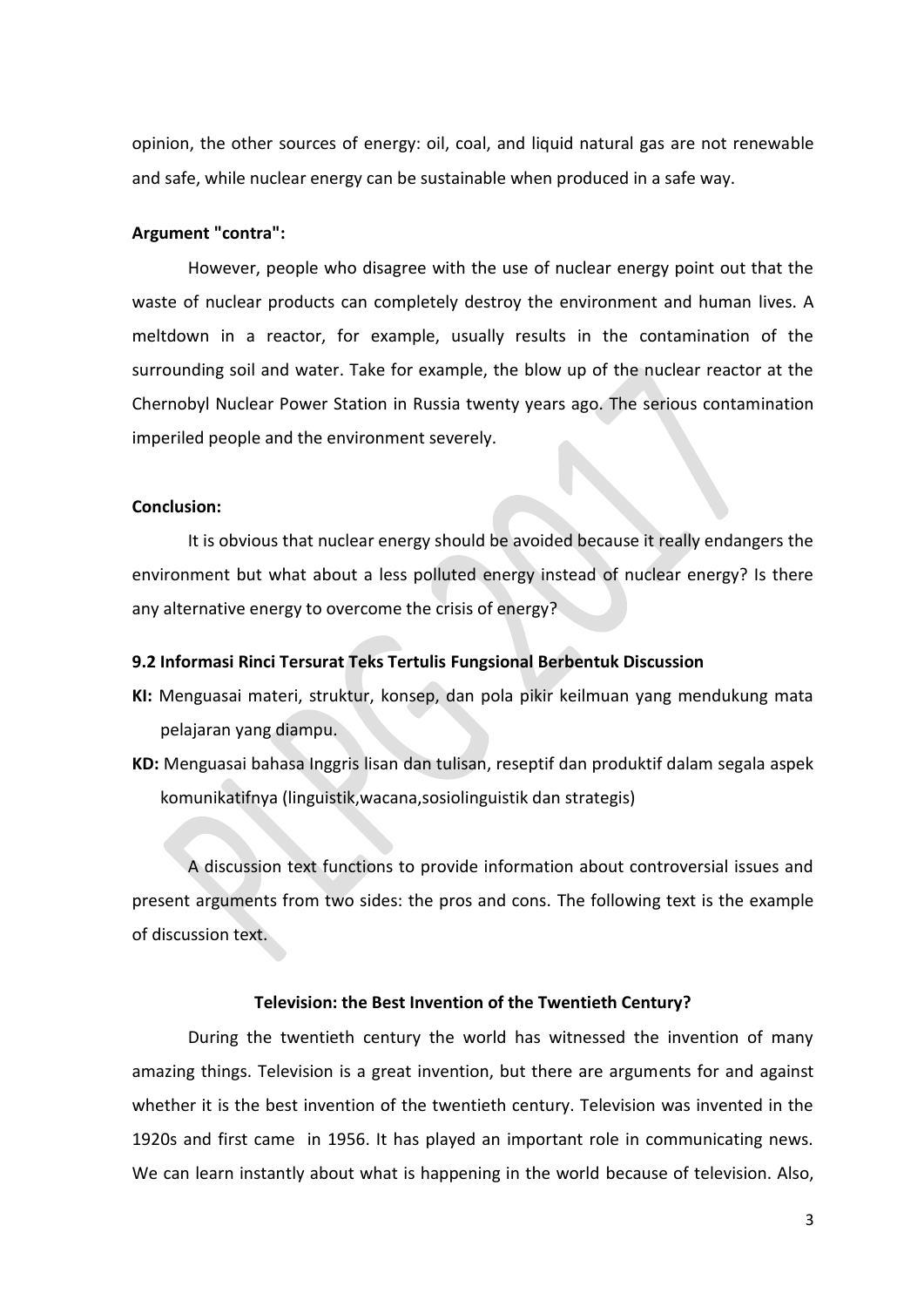television has provided people with entertainment in their own homes. People in isolated areas can still feel part of the world because of television. For these reasons I feel that television could be considered the best invention of the twentieth century. On the other hand, there are other inventions that could be considered to be better than television. Some might argue that the computer should be awarded the distinction of being the best invention because computers have made life easier. Others might argue that medical inventions such as heart peacemakers are the best inventions because they help to save lives. It can be seen that there are reasons for and against television being considered the best invention of the twentieth century. After looking at both sides I still believe it is the best invention. (Taken from: www.englishdirection.com.)

#### **9.3 Informasi Tertentu Teks Tertulis Fungsional Berbentuk Discussion**

- **KI:** Menguasai materi, struktur, konsep, dan pola pikir keilmuan yang mendukung mata pelajaran yang diampu.
- **KD:** Menguasai bahasa Inggris lisan dan tulisan, reseptif dan produktif dalam segala aspek komunikatifnya (linguistik, wacana, sosiolinguistik dan strategis)

A discussion text has the social function is to present points of view about an issue at least from two sides (P AND A). Meanwhile, the generic structures of discussion are

- a. Issue  $\wedge$  [Argument for]  $\sqrt[n]{\wedge}$  [Argument against]  $\sqrt[n]{\wedge}$  Conclusion
- b. Issue  $\wedge$  [Argument of Differing Views]  $\triangle$   $\wedge$  Conclusion

Issue: (1) Statement (2) Preview.

Argument: (1) Point (2) Elaboration.

#### **Beautiful Lake Toba**

Lake Toba is one of the world's most beautiful lakes. Millions of people have come to enjoy beautiful landscapes and sceneries offered by the lake. Visitors have stayed in towns or places along the sides of the lake. Parapat, one of small towns at the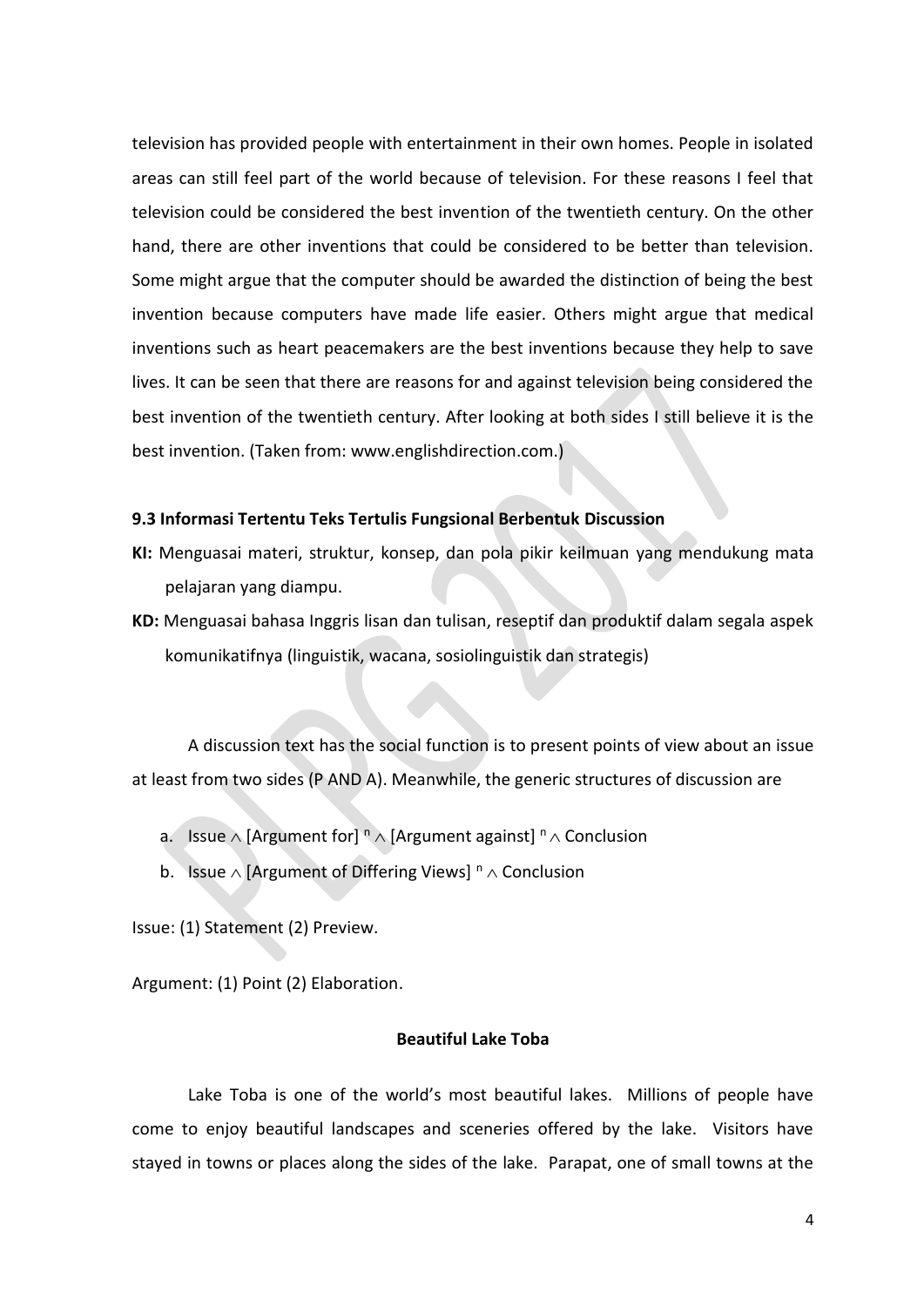bank of the lake with modern facilities, has been visited by people of various cultural and professional backgrounds. Different persons have different perspectives or opinions on the lake.

Scientists believe that lake Toba has formed as the result of volcanic eruption. The eruption has formed a large pond, which was filled by water from rainfalls. This process went on for years before it formed the present lake Toba.

Sociologists, on seeing the contacts between the native people and the visitors, particularly those of European tourists, hold that the lake sceneries have caused contacts between or among persons of different cultural backgrounds. The contacts may result in positive consequences where 'west' cultures have enriched the host culture. On the other hand, the contacts may result in serious social frictions or confrontations. Such a social conflict was shown by the bomb blast in Bali.

#### **9.4 Informasi Tersirat Teks Tertulis Fungsional Berbentuk Discussion**

- **KI:** Menguasai materi, struktur, konsep, dan pola pikir keilmuan yang mendukung mata pelajaran yang diampu.
- **KD:** Menguasai bahasa Inggris lisan dan tulisan, reseptif dan produktif dalam segala aspek komunikatifnya (linguistik,wacana,sosiolinguistik dan strategis)

Why would we ever need to imply a main idea when it's so easy to say it outright? People use implied main ideas for all sorts of reasons - from disguising their real intentions, to keeping us on our toes. In fact, you've probably even used an implied main idea or two in the form of what we might call 'dropping hints.' Take for example this seemingly rambling account from a theoretical 13-year-old.

*Did you know snowboarding started from surfing? They even have snowboarding in the Olympics now! I wonder how long it takes to build a snowboard? I saw one the other day, though, down at the mall…*

Although it might look like these sentences are only thinly connected, their implied main idea actually keeps them all tightly linked. And here's how we can tell…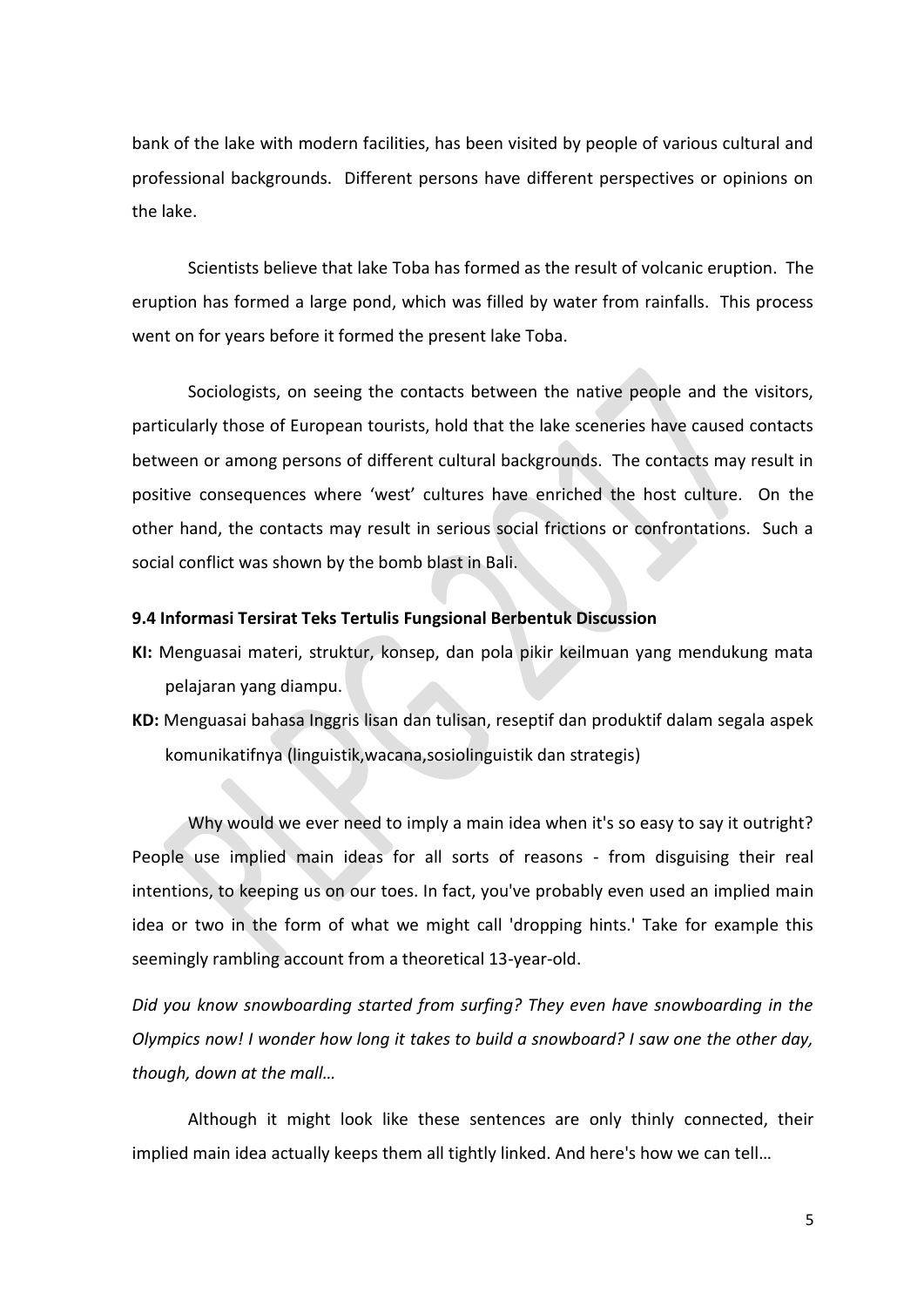**Read the passage entirely** first. All the details might not make sense immediately, but you should start to see patterns. For instance, the young teenager appears to be jumping from one idea to the next; but if we look closely, we can see that snowboards feature prominently throughout the passage.

**Examine individual details** to see how they relate to the common thread. The first sentence relates snowboarding to surfing (maybe the parents are surfers?); the second hypes its place in the Olympic Games; while the third and last imply the difficulties of building a board, and the efficiency of finding one at the mall.

**Put the details together** to find out what the main idea is. We can look at the details together to see that the implied main idea of this teenager's hint-dropping is that he or she wants a snowboard: each detail attempts to add some sort of value to the sport so that the parents will finally be convinced to buy the snowboard at the mall. Re-reading the passage or summarizing it can also be helpful at this stage in the process.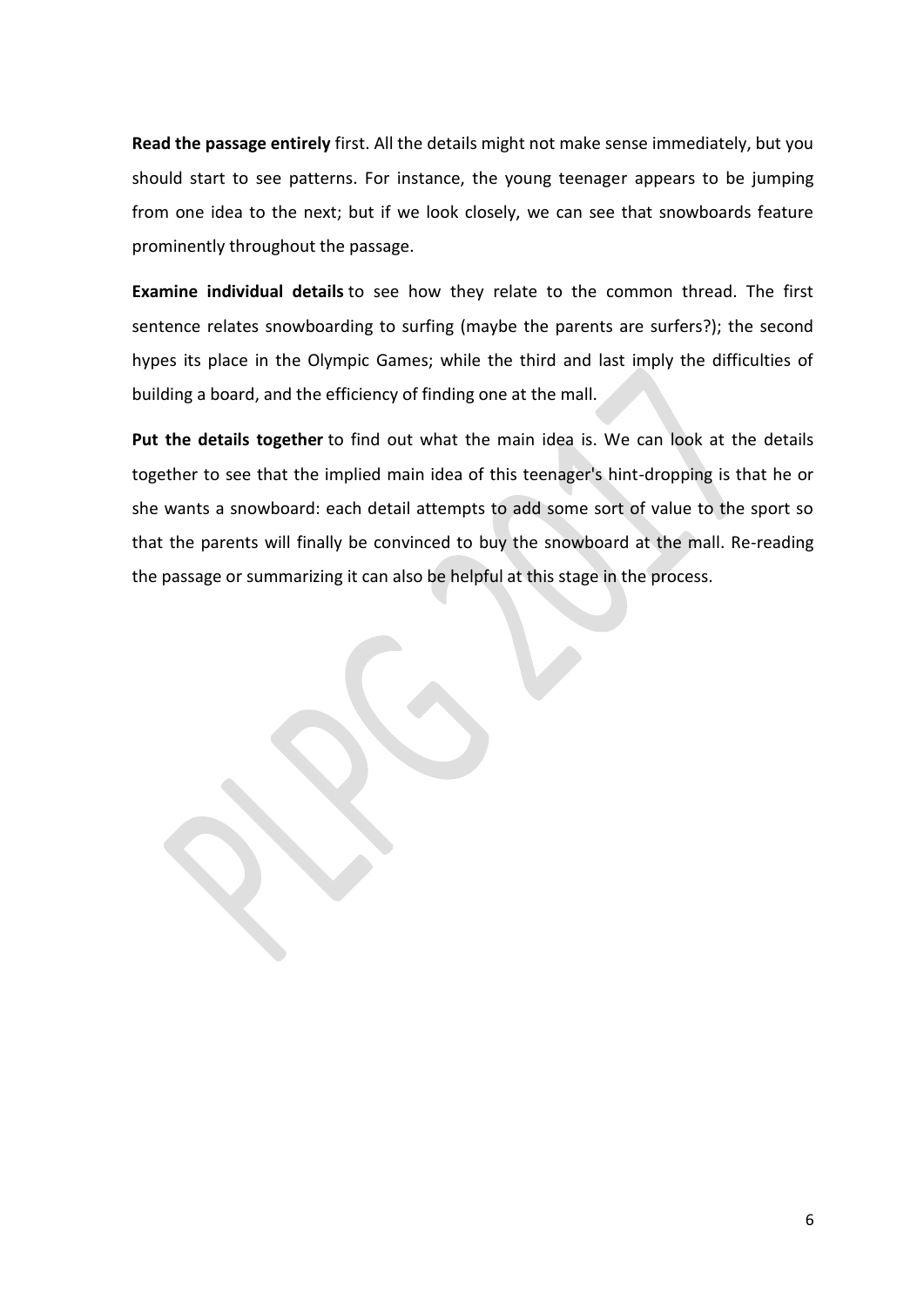#### **9.5 Koherensi dan Kohesif Teks Discussion Teks Tertulis Berbentuk Discussion**

- **KI:** Menguasai materi, struktur, konsep, dan pola pikir keilmuan yang mendukung mata pelajaran yang diampu.
- **KD:** Menguasai bahasa Inggris lisan dan tulisan, reseptif dan produktif dalam segala aspek komunikatifnya (linguistik,wacana,sosiolinguistik dan strategis)

#### **Coherence**

**Coherence** means the connection of ideas at the idea level, and cohesion means the connection of ideas at the sentence level. Basically, coherence refers to the "rhetorical" aspects of your writing, which include developing and supporting your argument (e.g. thesis statement development), synthesizing and integrating readings, organizing and clarifying ideas. The **cohesion** of writing focuses on the "grammatical" aspects of writing.

One of the practical tools that can help improve the coherence of your writing is to use a **concept map**. The concept map is also known as "**reverse outline**" since you make an outline of your paper after you have finished the main ideas of your paper. Write down the main idea of each paragraph—which is called a topic sentence—on a blank piece of paper. Check to see if the **topic sentences** are connected to the thesis statement of your paper or if you have strayed from your main argument. As you repeat this process, it will help you become more aware of how to develop your argument coherently and how to organize your ideas effectively. Here is a concept map template you can use.

**Cohesion** is also a very important aspect of academic writing, because it immediately affects the tone of your writing. Although some instructors may say that you will not lose points because of grammatical errors in your paper, you may lose points if the tone of your writing is sloppy or too casual (a diary-type of writing or choppy sentences will make the tone of your writing too casual for academic writing). But cohesive writing does not mean just "grammatically correct" sentences; cohesive writing refers to the connection of your ideas both at the sentence level and at the paragraph level.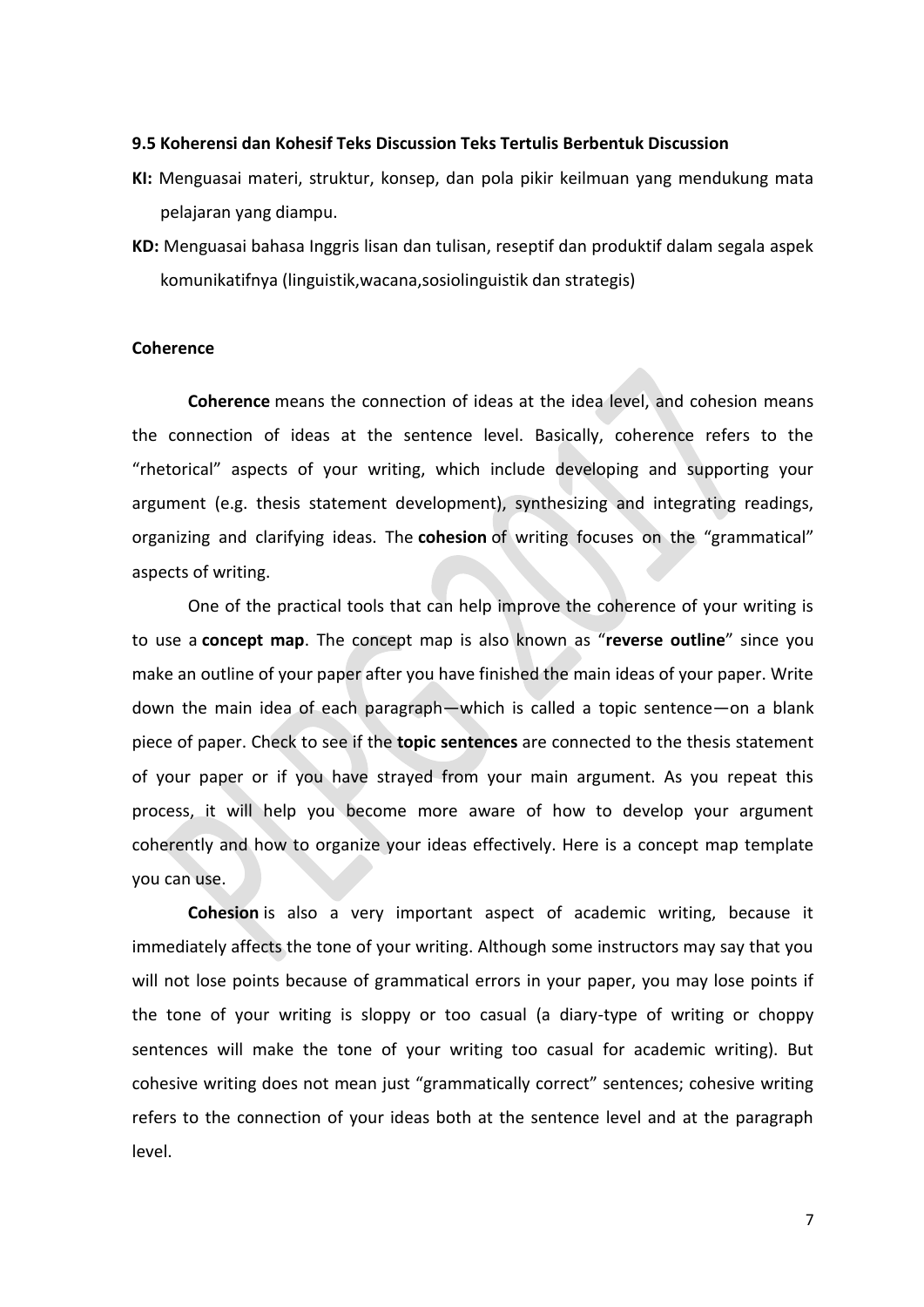Here are some **examples** that illustrate the importance of connecting your ideas more effectively in writing.

The hotel is famous. It is one of the most well-known hotels in the country. The latest international dancing competition was held at the hotel. The hotel spent a lot of money to advertise the event because the hotel wanted to gain international reputation. But not many people attended the event. *(The connection of ideas is not very good.)*

The hotel, which is one of the most well-known hotels in this region, wanted to promote its image around the world by hosting the latest international dancing competition. Although the event was widely advertised, not many people participated in the competition. *(The connection of ideas is better than in the first example.)*

The latest international dancing competition was held at the hotel, which is one of the most well-known hotels in this region. The hotel spent a lot of money on advertising the event since it wanted to enhance its international reputation; however, it failed to attract many people. *(The connection of ideas is better than in the first example.)* Created by Young-Kyung Min, PhD [ykmin@uwb.edu](mailto:ykmin@uwb.edu?subject=ESL%20Student%20Handbook)

Cohesion and coherence aren't too difficult to explain. Cohesion refers to connectivity in a text. Coherence refers to how easy it is to understand the writing.

#### **Cohesion and Coherence**

"*My favourite colour is blue. I like it because it is calming and it relaxes me. I often go outside in the summer and lie on the grass and look into the clear sky when I am stressed. For this reason, I'd have to say my favourite colour is blue.*"

This sentence is both coherent and cohesive, but let's focus on the cohesion first. I've highlighted the ways that each sentence is connected to the sentence before.